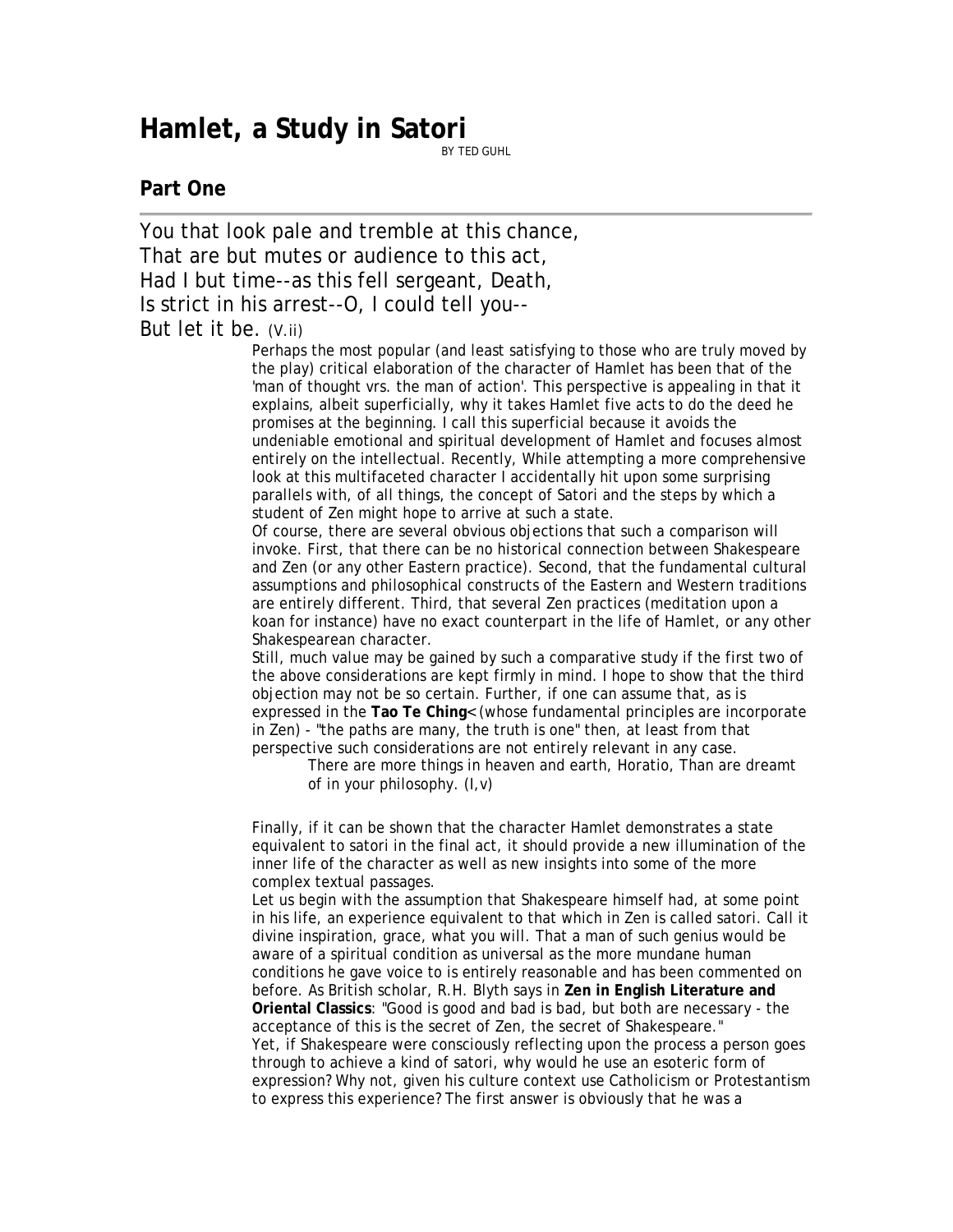playwright and actor, not a clergyman. An even more compelling reason may have been that both of those religions weren't entirely suited to the task and were too fraught with dangers to be of much use. As Alan Watts comments in **The Way of Zen**: "It is especially difficult to find the right means of expression for the experience (of satori) in the cultural context of Christianity. For while this enlightenment comes just as much to Christians as to anyone else, the Christian mystic has always been in danger of conflict with the defenders of orthodoxy." Given the tensions between Christian sects in his time, and the fanatical posture of the Puritans, it is reasonable to assume that if Shakespeare wanted to express such spiritual understanding he would do it prudently, in a subtextual parable. Therefore, the paths and pitfalls of Hamlet can be seen as an esoteric illustration of a process that leads to enlightenment. While we may assume that Shakespeare had some experience of 'enlightenment', it is crucial to this comparison that we offer substantial evidence from the script showing that the character Hamlet achieves, if only briefly, a state of transcendence equivalent to satori. Thus we must begin with a "definition" of such a state. The difficulty will be in giving shape to what Zen masters insist cannot be defined. In order to accomplish this we might look at how the state of "satori" has been communicated by two authoritative voices. According to D.T. Suzuki in **Zen Buddhism**: "Satori is a sort of inner perception - not the perception, indeed, of a single individual object but the perception of reality itself... " In other words one sees the world, including oneself, from a new, objective view-point; that is to say, one transcends oneself. The primary characteristic of the new way of seeing is that all things are as they are - not discernible as having discrete value. As E. Herrigel says in **Zen in the Art of Archery**: "All things are of equal importance in its sight, the most trivial as well as the most significant by ordinary human standards. ... revealing a relationship which does not obtain in the ordinary field of vision. " I might add that this is essentially an affirmative stance towards existence that accepts what 'is' regardless of moral or other societal values. As these quotes provide us with a flavor, a partial 'picture' of this state, they also reveal some surprising correlations with Hamlet, as we see him in Act V Scene ii. Let's examine some of what Hamlet says in this final scene that might reflect the above: "There is special providence in the fall of a sparrow. " (V ii 220-221) While this is generally interpreted as a Christian reference that expresses the great plan of an ever watchful God, it can as easily be seen as an insight into the Zen concept of the interconnectedness of all things; the awareness that all things are equal and related to all other things. If we take into account the context, Hamlet's emotional state in this scene, as suggested by his calm and considered tone, is one of peaceful acceptance, rather than spiritual awe or supplication. He even expresses the recognition of his part in this "special providence".

If it be now, 'tis not to come;

if it be not to come, it will be now;

if it be not now, yet it will come. The readiness is all.

(V ii 221-224)

The rhythm, and repetition of line, in the above quote emphasize its fateful or metaphysical qualities, and the context (just prior to the final action) show us that Hamlet is clearly in a state where his own mortality, as well as whatever "action" may be required of him are no longer a source of great personal or moral concern. He accepts them as they come along. Yet, he is aware that he must be "ready". In other words, he knows that he alone is responsible for his own state of being. The flavor is clearly closer to Zen than to orthodox Christianity. Later, he speaks to Laertes of his unique perspective: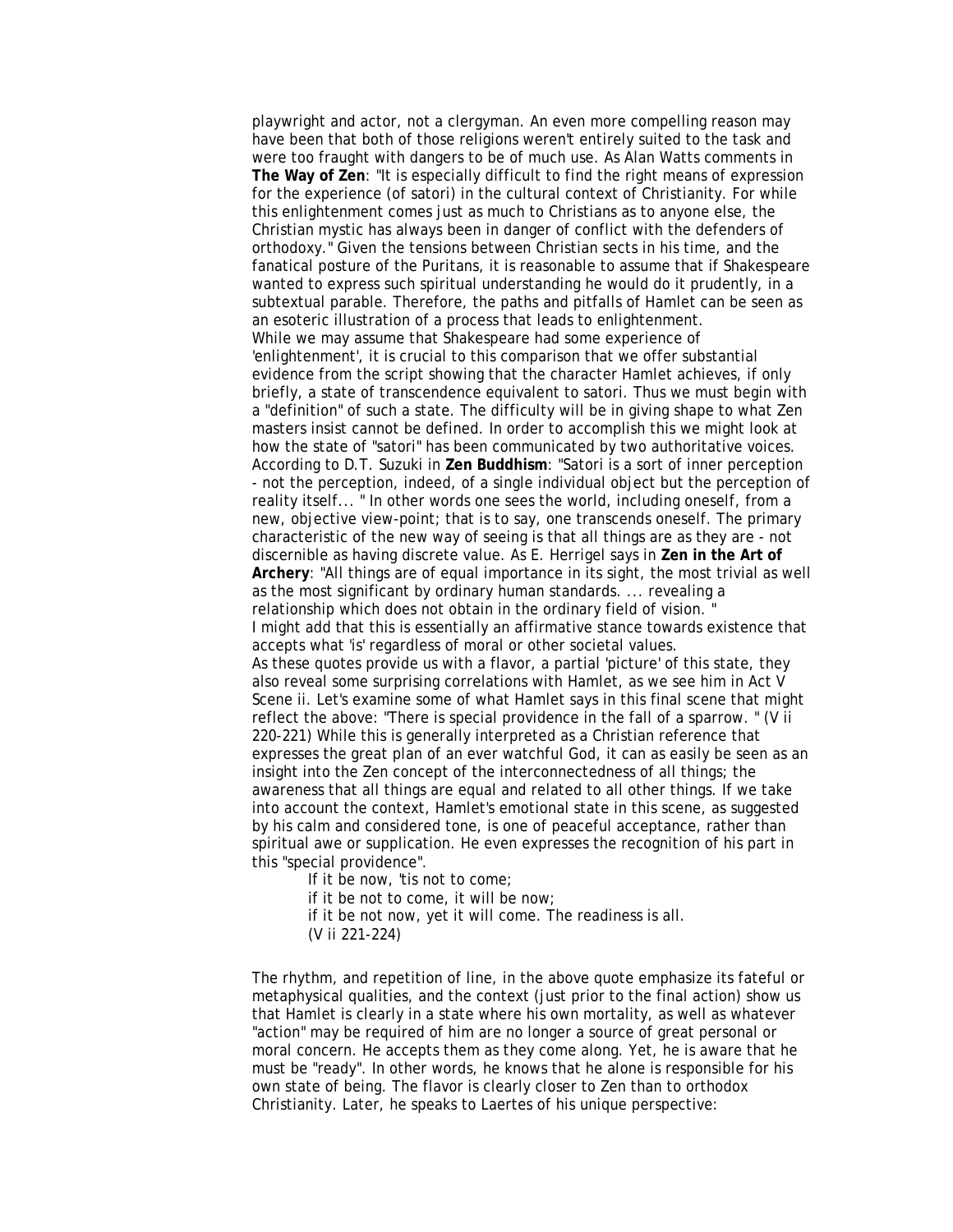If Hamlet from himself be ta'en away, And when he's not himself does wrong Laertes, The Hamlet does it not, Hamlet denies it. Who does it then? His madness. If it be so, Hamlet is of the faction that is wronged..."(V.II.) One obvious interpretation of the above is that this is a self-serving excuse for having killed Polonius; a sort of psychological rationalizing. While such an interpretation may have psychological justifications, it unnecessarily reduces the tragic quality of Act V by denying Hamlet any real growth of character; in fact it propels the audience back to the very beginning of the play, when Hamlet states that he will assume a madness. Why not assume that Hamlet is telling the truth; that he has come to realize that, like all people who behave unconsciously, he has done damage to himself as well as others? This bring up the question, what is Hamlet's madness? We will look into this at some length later, but for now, if we interpret this line as a new and quite unusual way of looking at the world for Hamlet, one that radically transcends his previously egocentric view of himself, then we can perceive his state as equivalent to satori. At the same time, because of this radical growth in the character's awareness, we enhance the sense of impending tragedy so essential to the final scene. In other words Hamlet can now see that, in a very special sense, he truly was mad, not simply feigning it. This is because true responsibility can only exist in satori; prior to that attainment man operates from delusion, social conditioning, unconscious, instinctive behaviour, and so on. He must go "mad" in a way that allows him insights into the "madness" of the world around him. Then, once he achieves enlightment he becomes fully responsible, capable of

making choices without illusion, and thus the inevitablility of the tragic condition is underlined:

"...thou wouldst not think how ill all's here about my heart. But it is no matter." (V.ii)

[On to Part Two](http://archive.birdhouse.org/words/guhl/hamtwo.html) 

If it be now, 'tis not to come; if it be not to come, it will be now; if it be not now, yet it will come. The readiness is all. (V.ii.)

> However, can this view of Hamlet's development be supported by the rest of the play? When a Zen Master wishes to illuminate his student about some element of Zen it is usually accomplished either by example or an illustrative tale that illuminates the particular hurdle the student is struggling with. While such tales are generally very simple, there is no reason one cannot look at the story of Hamlet as if it were such a tale (albeit a far more complex one), one that illustrates many of the common elements a Zen pupil might encounter. Such elements include: a longing to be done with 'life'; a struggle with reason and emotion; the concept of no-mind; use of koans; a loss of self (ego); a renunciation of attachments to worldly concerns; and finally, acceptance of things as they are.

> We have ample enough examples of the developmental stages (and inevitable pitfalls) a Zen pupil goes through to prepare himself for a transcendent experience. The task is to find these elements in the play and then examine Hamlet's development toward the final moment in light of them.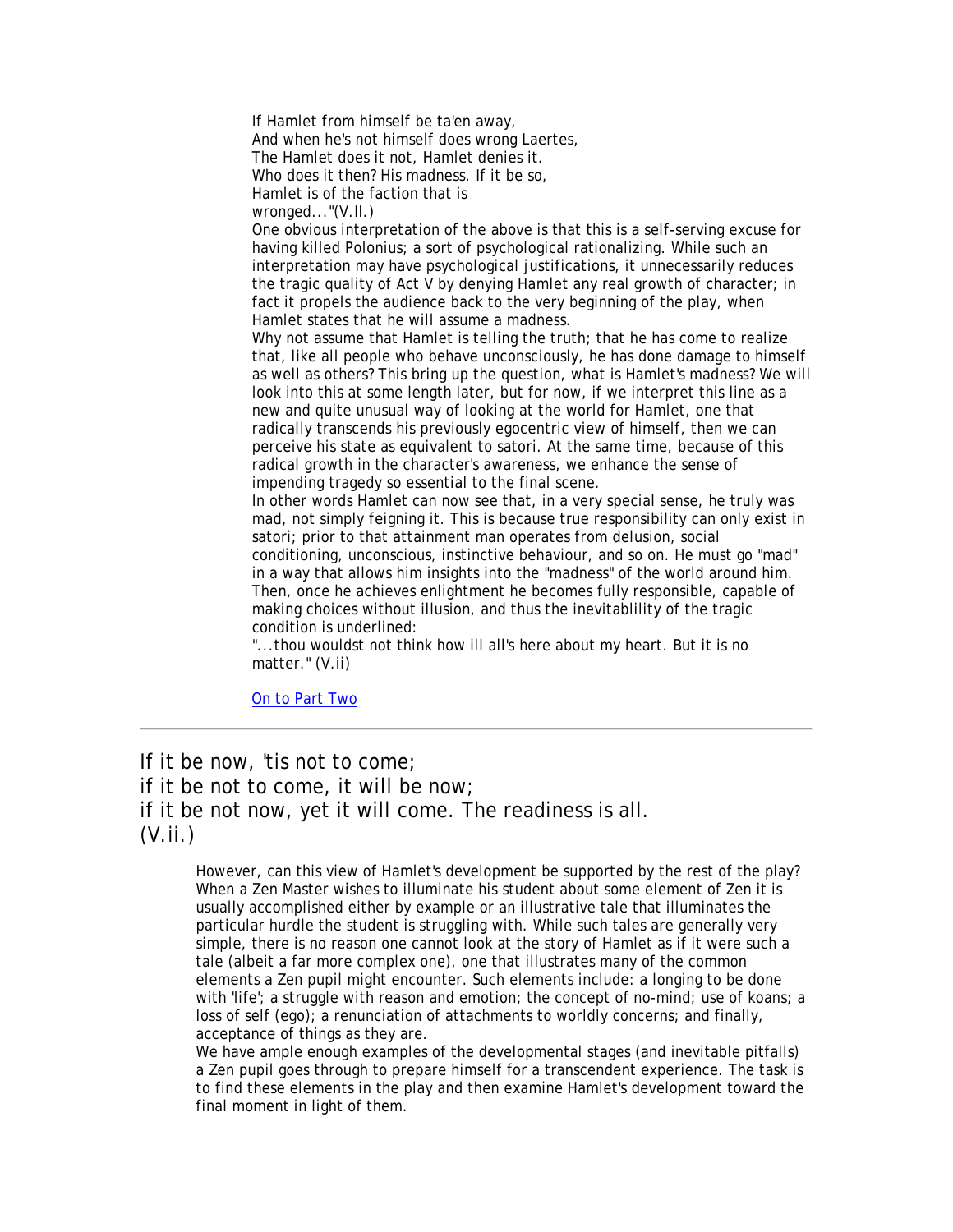The path traditionally begins with a recognition by the pupil (the one who is to prepare for satori) that he is living in pain and uncertainty, and longing for something he cannot truly define. Typically normal, mundane views of reality and truth no longer satisfy him. He wants answers to his most profound questions. Answers that are not dogmatic. And this very desire to find a deeper truth sets him apart from others and automatically leads him to the path or master. Should he come to a master without such desire he will either be turned away or challenged to find it, As Thein-An writes in **An Approach to Zen**: "Most people would rather go to church to pray to some supreme being for salvation than work out their salvation by themselves. But Zen ... demands that its followers think. We ask: What am I? What is the meaning of life? What is the purpose of life? What is my true self?"

When we first see Hamlet he is suffering. Pain over the loss of his father, disgust with his mother's too quick marriage to his uncle and frustrated anger with his society's superficial, indeed hypocritical, demonstrations of concern and understanding permeate his behaviour and language.

But I have that within which passes show;

These but the trapping and suits of woe. (I.ii )

"O God, God,

How weary, stale, flat, and unprofitable Seem to me all the uses of this world! Fie on't, ah fie, 'tis an unweeded garden That grows to seed. Things rank and gross in nature Possess it merely." (I.ii)

It is not, nor it cannot come to good. (I.ii )

Along with the pain, and dissatisfaction with everyday life, it is also understood that there must be a genuine willingness to be done with all attachments to worldly things. Again to quote Thein-an: "Our world is a world of desire. We are born from the desire between our father and mother. Then when we emerge into this world, we become infatuated with many things, and become ourselves well-springs of desire. For every desire there is an attachment, namely, to the object of desire. "

And until this attachment to desires is dropped the special event cannot happen. As Zen master Sokei-an Sasaki put it: "One day I wiped out all the notions from my mind. I gave up all desire. I discarded all the words with which I had thought and stayed in quietude. ... and Ztt! I entered. "

The willingness to do this is generally recognized to result from either a surfeit of experiences, one has "seen it all", or from a deepened sensitivity to the gross and deadening nature of abused power and unrestricted pleasure arising from a shock that has caused one to reexamine basic assumptions. These conditions are certainly true for Hamlet:

O that this too too sullied flesh would melt, Thaw, and resolve itself into a dew... (I.ii ) Hamlet easily fulfils the first requirement of a Zen acolyte.

Now we come to a very critical element of Zen - the use of the intellect to "focus" upon a specific question, statement or task. This usually involves the assignment of a Koan to the pupil. A Koan originally referred to a public document that set up a standard of law or judgment. As it has come down to us through zen practice it is a generally a statement (or question or answer) made by a master that the student is supposed to hold in his mind at all times. It is often used as a focus in mediation. Obviously, Hamlet has no "master", at least not in the traditional sense and is never asked to "meditate". And yet there are some intriguing similarities between Hamlet's experience with the Ghost in Act One and the experience of a zen pupil who has been given a Koan. While the obvious task that the Ghost sets Hamlet is to revenge his murder, there is another less obvious but no less important statement made by the ghost:

Adieu, adieu, adieu. Remember me. (I,v )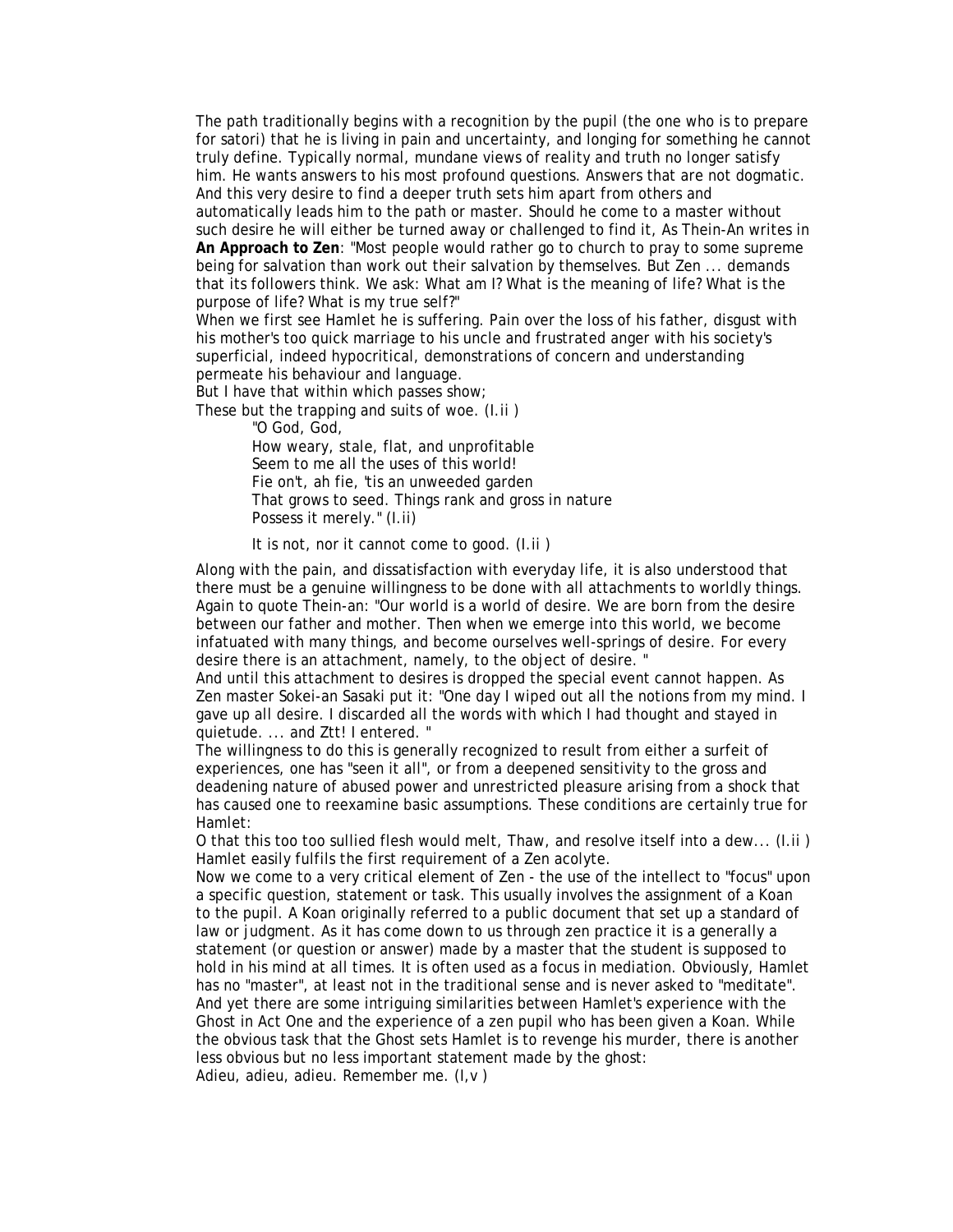The repetition of words, and the fact that this is the Ghost's final statement to Hamlet, gives it emphasis. It aslo suggests that while revenge is important , it is also important to bring the truth to light. In other words Hamlet is being asked to 'remember' the truth. Later, in Act 3 Scene 4, in the only reappearance of the Ghost he begins with the line, "Do not forget." Furthermore, in virtually every one of Hamlet's scenes the concept of remembering is prominently expressed.

And what is Hamlet's response to the Ghost's request?

Remember thee? Ay, thou poor distracted ghost, whiles memory holds a seat In this distracted globe. Remember Thee? Yea, from the table of my memory I'll wipe away all trivial fond records, All saws of books, all forms, all pressures past That youth and observation copied there, And thy commandment all alone shall live Within the book and volume of my brain ... It is "Adieu, adieu, remember me. I have sworn't." (I.v) Not only does Hamlet say that this statement will be his only focus, he also express the intent to practice another element of satori which is the state of "no-mind", a condition in which all of one's learning, knowledge, past experience is "dropped" so that one exists only in the moment. In the **Guide to Zen Practice**, by S. Ogata there are two strikingly relevant passages that describe this: "He who wishes to study prajna must first rouse great compassion in himself, and take the great vow... That is to say, he is to give up all contracts, stop everything, bring body and mind into oneness... " and "If you want ... to be the free master of yourself ... stop your hankering monkey-like mind from doing mischief, keep it quietly under control...'

In fact the use of a Koan has two clear purposes in Zen; one is to arrive at "no-mind" and the other is to learn to respond to life immediately and with pefect appropriateness. By practicing a Koan, one is challanged to constantly consider one's own actions and thoughts in light of it's often paradoxical message. Certainly, everything Hamlet does from this moment in the play, can be seen as a struggle to fulfil his dreadful promise without compromising his integrity. This leads him to constantly question either the task or his own response to it.

At this point it should occur to the serious student of the play that Hamlet's entire journey can be seen as a successful attempt to achieve the conditions he sets himself in this early speech. From this perspective he hesitates to complete the task of revenging his father's murder, not because he is a "man of thought" or lacking in the will to act, but because he is not ready. He has not achieved the proper state of being (satori) that is his true goal. Hamlet must not merely revenge his father, he must do it in an uncompromising and appropriate way, one that fulfills his promise to remember. Having come this far the other elements of Zen appear increasingly relevant to Hamlet's struggles. D.T. Suzuki states, in **Zen Buddhism**: "The first object is to escape the bondage in which all finite beings find themselves, but if we do not cut asunder the very chain of ignorance with which we are bound hands and feet, where shall we look for deliverance? And this chain of ignorance is wrought of nothing else but the intellect and sensuous infatuation... "

Much has been written about Hamlet's struggle with rationality and intellectual conceits. We have such statements as:

...for there is nothing

either good or bad but thinking makes it so.

To me it is a prison. (II.ii. )

And thus the native hue of resolution Is sicklied o'er with the pale cast of thought... (III.I. )

Sure he that made us with such large discourse, Looking before and after, gave us not

That capability and godlike reason

To fust in us unused. Now, whether it be

Bestial oblivion or some craven scruple

Of thinking too precisely on the event... (IV.iv.)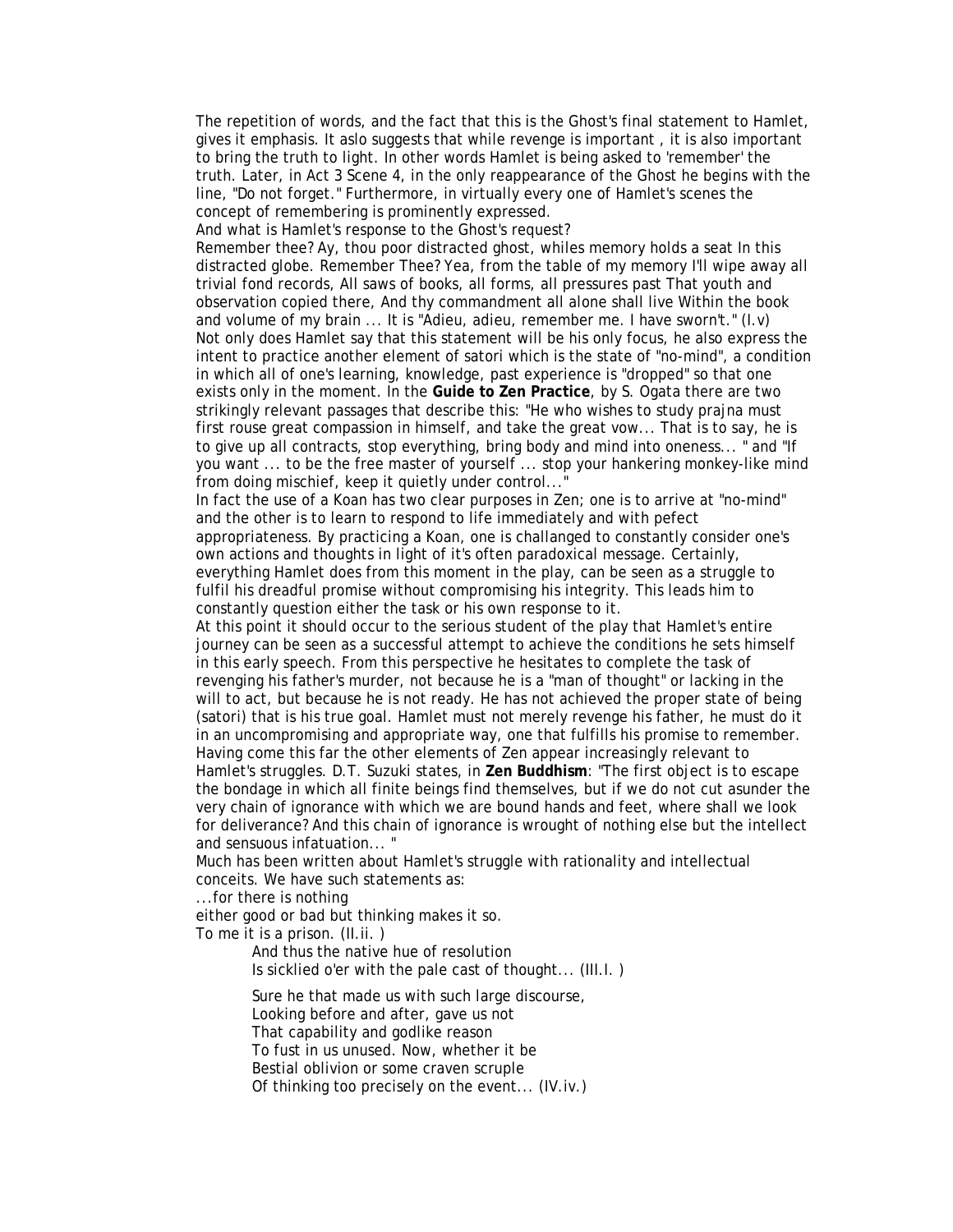This last speech is particularly interesting in that Hamlet appears to be struggling to find choice in the difference between "godlike reason", bestial oblivion" and "thinking too precisely". What is the answer? Obviusly "bestial oblivion" isn't acceptable, one does not wish to simply "gaze out" without self awareness. Yet to be caught in a relative world of weighing the precise balance of right and wrong in each action would seem to give free reign to such affects as cowardice or ineffective action. How can one arrive at one's "godlike reason" and, what exactly is it? The answer lies at the heart of Hamlet's real task, and his "Koan" - to remember.

In **Toehold On Zen** Jeffrey Swan writes: "The existence of knowledge presupposes the knower and the known; therefore there is a duality. How can we come into relationship with the real or the actual? It is obvious that it cannot be done through knowledge, because knowledge is the dividing factor, creative relativity. It is the repository of information-about-things and not about things themselves. " In other words, the problem Hamlet is facing may be that he has forgotten what he originally swore to do - "wipe out all saws of books... etc." "Godlike reason" would mean doing what has to be done, without worrying, thinking, planning, etc. In other words behaving in a manner that is fully appropriate to the circumstances.

Let us again turn to Herrigle: "...(the Zen pupil) behaves like a man who is trying to remember something." That Hamlet cannot do this at first is an indication that his is not in harmony with reality, truth, the actual. He is not in a state of satori. And it is his thinking that is the problem. He has not "learned" the right use of intellect. In fact his intellect is muddied with all sorts of habits, but most particularly with the habits of rationality and emotionality. In other words he is infatuated with planning, comparing, questioning, and with suffering. Ogata says, in **Guide To Zen Practice**: If you want ... to be the free master of yourself ... stop your hankering monkey-like mind from doing mischief, keep it quietly under control...

The best example (among many) of the futility of Hamlet's rationality-habit is in Act III Scene iii when he comes upon his Uncle who appears to be praying. That Hamlet refrains from killing Claudius at this moment is a great irony; for Claudius, by his own admission, cannot pray. This is as fine an example of the problem of Hamlet's "sicklied thought" as we will find.

But what of the emotional aspect of this problem? From the very first of Hamlet's soliloquies we are presented with the portrait of suffering that, while psychically real, is exaggerated. No less than five times in his first soliloquy Hamlet uses the emotional exclamation "O". For thirty lines he bemoans the loss of his father and his mother's marriage, then finishes with the ironic line, "But break my heart, for I must hold my tongue". Although the content of this speech provides some exposition and shows us the despair that Hamlet rightly feels, its effect is unquestionable a portrait of someone who is overly dramatic. And this portrait is repeated again and again, in almost every soliloquy in the play. This is a typical condition for a Zen pupil. As Herrigle says: "For hours, days, and weeks the pupil ... thinks the problem through in all possible directions. All in vain, the solution will not come. He doubts his own abilities, begins to despair, and does not know where to turn."

Hamlet, himself, is aware of it at times:

Why, what an ass am I! This is most brave,

That I, the son of a dear father murdered,

Prompted to my revenge by heaven and hell,

Must, like a whore, unpack my heart with words

And fall a-cursing like a very drab...(II.ii)

An interesting sidelight of Hamlet's self-awareness can be seen in his advice to the players, which follows immediately the above soliloquie. The main thrust his advice is to "acquire and beget a temperance" to "o'erstep not the modesty of nature" to "hold the mirror up to nature". This would suggest that he is already Buddha (able to expresse his "godlike reason) but he isn't living it. If he were he would exhibit more modest emotional responses, as Herrigle says: "(The Zen Master has) an aversion to the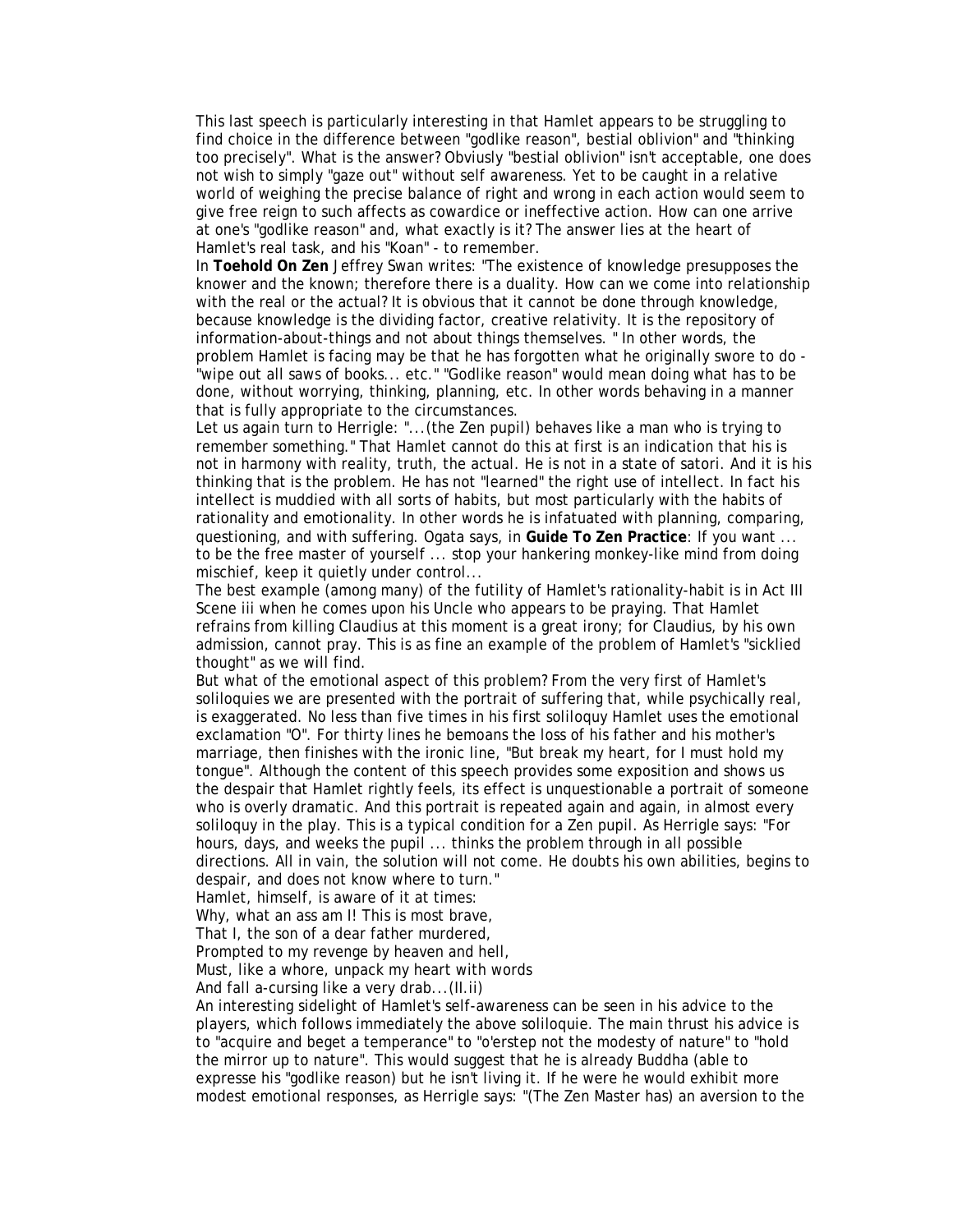dishonest of exaggerating. (He) is aware of the danger inherent in the expression of feeling: of saying more than you feel..." and "This freedom does not mean being untouched by joy and suffering, love and hate, but feeling both of them intensely and yet remaining independent, not losing yourself in them, not being consumed by them." The two aspects of Hamlet's problem are connected. His too precise thoughts are colored by his over-emotional expressions of suffering, and both his thoughts and his feelings distract him from the tasks at hand. He is caught in paradox, another prominent aspect of Zen teaching. He knows what he must do but knowing blocks doing. He has promised to revenge his father's murder (morally correct in his world). He has set himself (unprepared) against the evil and untruths of his Uncle's reign, without fully realizing that in doing so he has got himself into a real fix. His real task is to become enlightened, although he is not aware of that. What can he do? [On to Part Three](http://archive.birdhouse.org/words/guhl/hamthree.html) 

## There's a divinity that shapes our ends, Rough-hew them how we will. (V.II.)

In Zen the answer is "nothing". Satori is something that happens not something that is achieved or created. The pupil can only prepare: focus on his Koan, try to remember his path, work at being unattached and wait alertly. In doing so several things may happen to him. He may experience temporary "madness" (which is later seen as a reversal of his worldly perceptions), profound despair, inability to act, failure of spirit and will, and intense questioning about the meaning of life. He may attempt to think his way to satori, to feel his way, to pray, meditate, even "act" his way to it. Nothing works. Even his Koan that has brought him "so far along the path" has really brought him "nowhere". According to the **Guide To Zen Practice**: "He must be like a man who has swallowed a pill of hot iron. Unable to spit it out, he must melt (with it) all of his former wrong views and perceptions by working at it ... until he experiences the identity of subject and object. Then like a dumb person in a dream he will admit to himself that he has experienced enlightenment. When this happens ... He can kill Buddhas and the Fathers when he meets them, is gloriously free at the moment of his death..."

Still we have not shown, unequivocably, that Hamlet reaches a state of satori in Act V. In order to do so we must show how and when it happened, as well as offer uncompromising evidence of its existence. Let's look at what happens just prior to Act V Scene II?

First we have the graveyard scene. There are several indications in this scene that a metamorphosis of some sort is taking place. First there is a change in Hamlet's attitude towards his father. If we can draw a parallel between Hamlet's Father, "King, father, royal Dane" and "Imperious Caesar" we can see a remarkable reduction in the awe in which Hamlet holds his father:

Imperious Caesar, dead and turned to clay,

Might stop a hole to keep the wind away. (V.i.)

In fact, the very idea of death, and what might happen afterward, seems to be undergoing a radical turn. No longer is Hamlet concerned with what "may come when we have shuffled off this mortal coil". Instead we have "the thing itself", a moldy skull; "alas, poor Yorick".

Next Hamlet is confronted with the dead Ophelia and with Laertes condemnations. These evoke in him a momentary return to his over-emotional expression as he jumps into the grave. Yet this outburst is brief, public and clearly strikes a false note to both the audience and Hamlet, "Nay, an thou'lt mouth, I'll rant as well as thou." In fact his final line of this scene is a recognition that however he feels, things will work out according to some objective balance inherent in life:

I loved you ever. But it is no matter. Let Hercules himself do what he may, The cat will mew, and dog will have his day. (V.i.)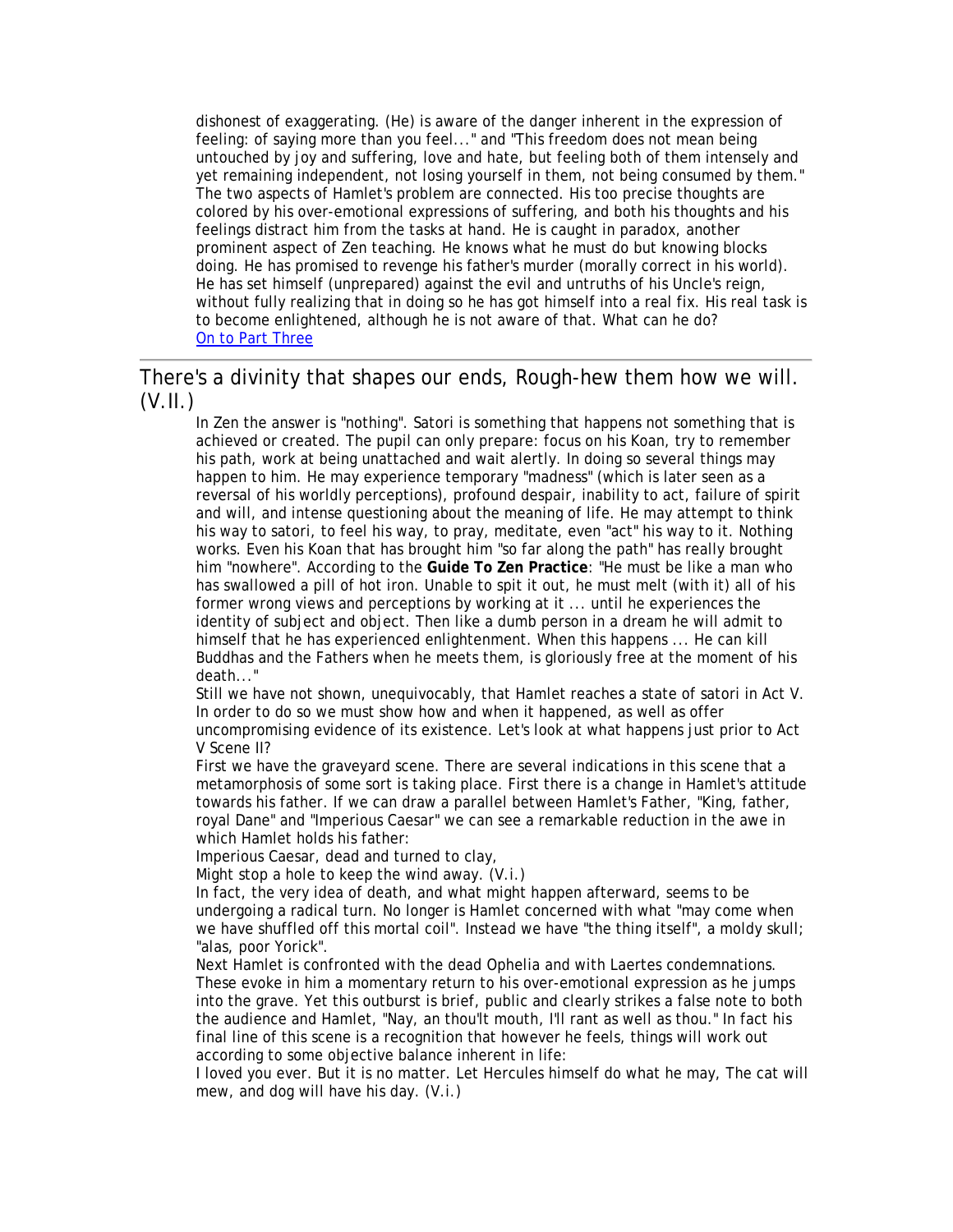In the beginning of Act V Scene ii, we have Hamlet's relating of the events that occurred while he was at sea. This begins with a statement of his recognition that he is both the doer and the one who serves.

There's a divinity that shapes our ends, Rough-hew them how we will. (V.II.) Then he recounts the action he took regarding Rosencrantz and Guildenstern. In this recounting we (and Horatio) are struck by his lack of emotional tone, of guilt for his actions. He did not "think" about it, just did it:

Or I could make a prologue to my brains, They had begun the play. I sat me down, Devised a new commission, wrote it fair. (V.ii.)

Finally, he states that nothing has changed. He is still required to kill Claudius and avenge his father. The difference is that he no longer has any qualms about it. No longer does he bemoan that "...time is out of joint, "O cursed spite, That ever I was born to set it right".

Finally, we have the entrance of Osric, the courtier. And in this encounter Hamlet is faced with one of the most superficial characters in the play, with a personality not unlike that of Rosencrantz or Guildenstern. Hamlet makes fun of Osric just as he did of his two "friends" but without rancor or anger. He is no longer offended by the attempt to "play him like a pipe". He sees Osric as he is, but laughs rather than condemns. By now it is evident that the transformation has occurred, but where? Why no obvious moment of revelation, no dramatic event or cathartic speech? If Shakespeare had intended to clearly reveal his character's development, if it was truly his intention to illustrate a process not unlike the attainment of satori, why no dramatic moment of enlightenment? Lets see what Herrigle has to say, "Characteristically, satori does not induce any striking buoyancy of being, a sense of excitement or a general feeling of elation... for the enlightened one is serene and not in any way conspicuous. "

In fact, one of the predominate aspects of satori is its ordinariness, both in effect and in occurrence. According to Suzuki, "Not only is satori itself a prosaic and non-glorious event, but the occasion that inspires it also seems to be unromantic and altogether lacking in supersensuality. Someone takes hold of you, or slaps you, or brings you a cup of tea, or makes some most commonplace remark, or recites some passage from a sutra or from a book of poetry, and when your mind is ripe for its outburst, you come at once to Satori."

The moment simply passes the audience by, in fact it may not have been a single "moment". Only Hamlet is aware of what has happened and he cannot express it directly. The best he can do is quietly share his certainty with Horatio: If it be now, 'tis not to

come; if it be not to come, it will be now; if it be not

now, yet it will come. The readiness is all. Since no

man, of aught he leaves, knows aught, what is't to

leave betimes? Let be. (V.ii.)

In the state of satori he will manifest it in his actions, and being. And the way he behaves throughout the rest of the play is clearly indicative of satori . His actions all now have the qualities of acceptance and immediacy. He will not condemn, merely allow himself to be the instrument of judgement. He accepts whatever might happen, even the possibility of his own death. Herrigle's comments regarding this state are particularly apt here: "Everything that happens, and above all what happens to me, should be observed impartially, as though on the deepest level it did not concern me." and "He has no complexes, can live from day to day and find complete fulfillment in each, quietly leaving the future in the darkness of fate. ... Personal immortality has ceased to be a problem for him." and "His cooperation (with what is required of him) consist only in his readiness and receptivity."

Even the manner in which he kills Claudius and Laertes are in harmony with a such a description of satori.

The point envenomed too? Then venom to thy work. (V.ii.)

Heaven make thee free of it! I follow thee. (V.ii.)